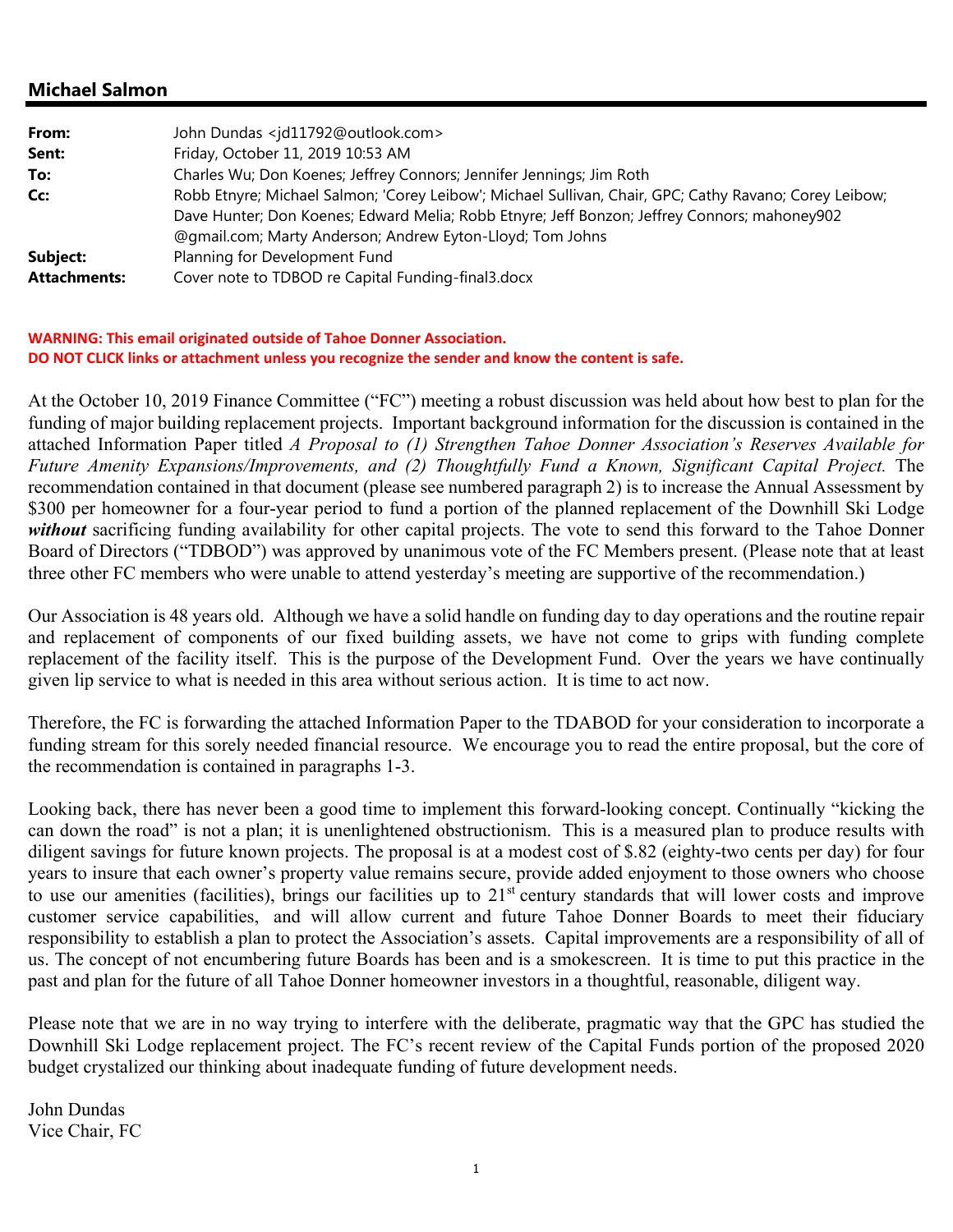

**October 4, 2019**

### **Purpose:**

*Discuss a Proposal to (1) Strengthen Tahoe Donner Association's Reserves Available for Future Amenity Expansions/Improvements, and (2) Thoughtfully Fund a Known, Significant Capital Project.*

#### **Background:**

- 1. After attending the 2020 Tahoe Donner Association ("TDA") Budget Workshops held on September 12 and 20, several members of the TDA Finance Committee (the "FinCom") including Leibow, Dundas, Ravano, Johns, and Mahoney determined that we should consider a customized approach to funding a financially significant improvement to one of TDA's most important amenities. The customized approach is driven by the size of the project, one that will be the single largest project ever undertaken by the TDA.
- 2. The proposal under consideration is to aggressively accumulate funds now for the planned replacement of the Downhill Ski Lodge (the "DSL") in a dedicated fashion *without* sacrificing funding availability for other capital projects. Our working assumption is that the recommendation would entail a temporary \$300 per homeowner incremental increase to the TDA Annual Assessment (the "AA") for a 4 year period (total of \$7.767MM accumulated over four years.) (The \$300 per year per homeowner figure might be more properly considered a placeholder for now. Some of the aforementioned members of the FinCom think that a larger figure is more appropriate.) The funds would be dedicated exclusively to replacement of the DSL; after 4 years, the incremental increase would be terminated. Note that there is a 20% limit (roughly \$393 currently) on annual increases to the AA before a special vote of members is required.
- 3. This focused savings program will allow TDA to maintain a strong reserve position given the expected size of the new DSL while providing funds for other worthy projects that management or the TDA Board might choose to pursue. If a majority of the FinCom agrees, then it is our intention to recommend strongly to TDA's Board of Directors incorporation of this funding program into the 2020 Budget process.

#### **Discussion:**

4. The current five year projection for TDA's Development Fund (the "DVF") that was prepared by Mike Salmon, our Director of Finance & Accounting, at the direction of the TDA Board of Directors, includes a "business as usual" approach to incrementally adding funds to the DVF.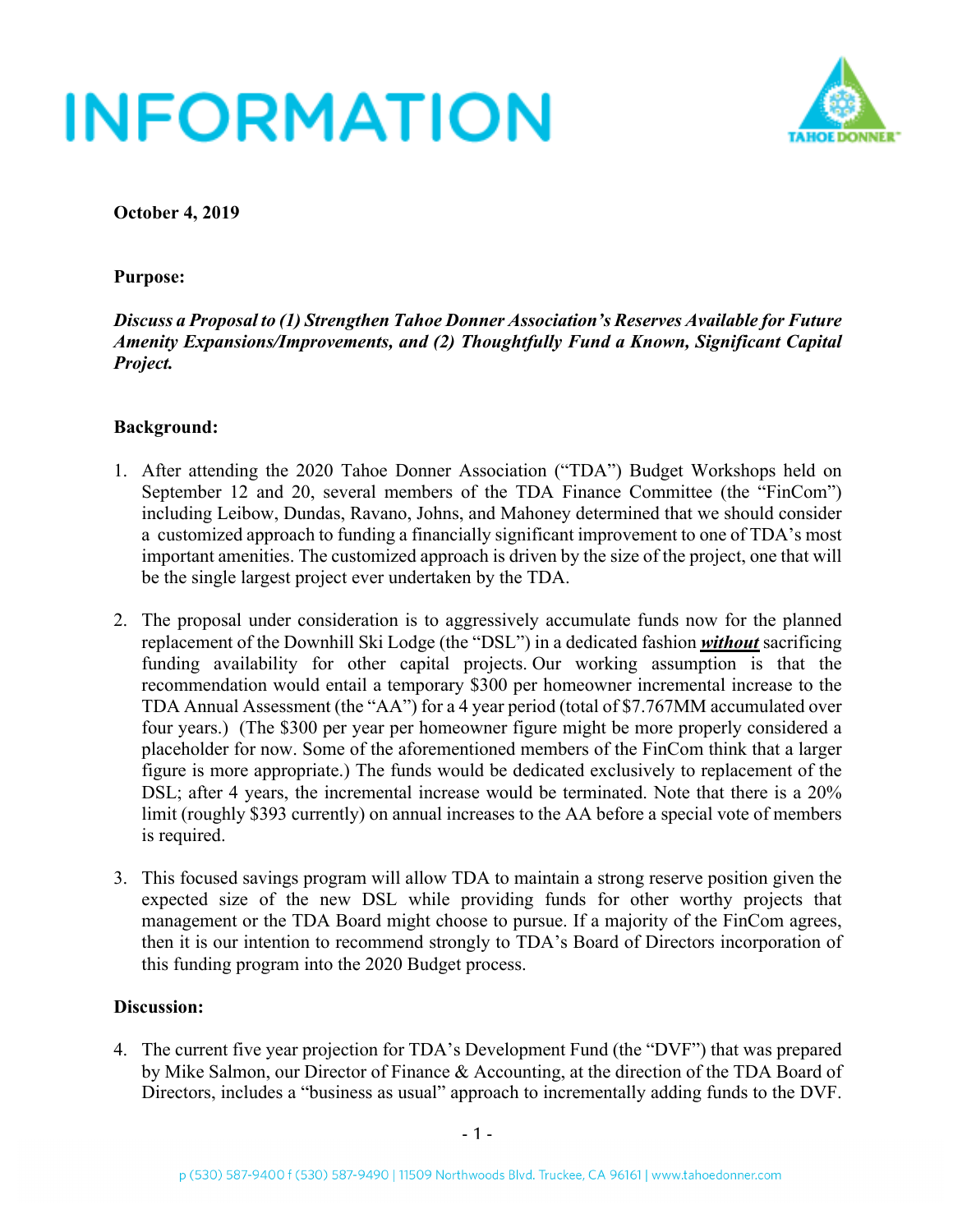

*(Please see the attached document labeled "2020 Budget - Development Fund" for further information.)*

- 5. The following section is a summary of the information in the attached document. During the five year budget period 2020-2024 approximately \$11.618MM is expected to be cumulatively contributed to the DVF from the AA. The 2020 Budget calls for investment of approximately \$5.585MM during the same period in a limited number of capital projects (e.g., completion of the Trout Creek Expansion, trail improvements and snow making at the Downhill, Nordic and Snowplay amenities, and modest amounts for open space trail/trailhead improvements, etc.). The excess of planned AA contributions over the 2020-2024 period vs. the expected investment in the same period leads to a planned 2024 DVF ending balance of \$15.563MM. (As a check, please see this same figure repeated in the lower right hand corner of the attached table.) Note that this figure - \$15.563MM - includes approximately \$1.5MM of transfers to the DVF from TDA's Operating Fund as a result of annual operating surpluses. For planning purposes, current TDA Board guidance is to remove these transfers which would reduce the 2024 DVF ending balance to \$14.063MM. This latter amount will be available, all else being equal, to design, permit and construct a replacement to TDA's antiquated DSL. Please note that some portion of the funding for the new DSL will come from monies in the Replacement Reserve Fund. A recent estimate provided by Mike Salmon indicates that approximately \$3.8MM of Replacement Reserve Funds will be available for the new DSL in 2023.
- 6. TDA's DSL GPC sub-committee has developed a working assumption that the new DSL will call for an investment of approximately \$14.7MM to \$17.15MM depending upon the build size (21,000 sf to 24,500 sf at \$700 per square foot). While the GPC sub-committee hasn't completed its work, especially as it relates to build size, we expect a significant sum will be invested over the 3-4 year planning, permitting and construction period. The expected amount will be far larger than that for any project ever undertaken by TDA thus the need for a customized funding approach.
- 7. After careful examination of the 2020 Budget DVF funds accumulation and investment schedule (see previously mentioned attachment) members of the FinCom who attended the Budget meetings have identified the following issues:
	- § Depending upon the size of the new DSL and associated cost to build, there may be insufficient funds available to complete the project. Comparing the expected adjusted accumulated DVF balance in 2024 (\$14.06MM) vs the estimated build cost (before consideration of available RRF funds) indicates that at a 21,000 sf. build size we would have a 5% shortfall while at a 24,500 sf. build size (note that this is the GPC's outside consultant's recommended size for the new DSL) we would have accumulated only 82%% of required funds. Applying potential RRF funds to the project funding mix improves the situation such that the smaller facility has a 20% cushion and the larger facility has a 4% cushion.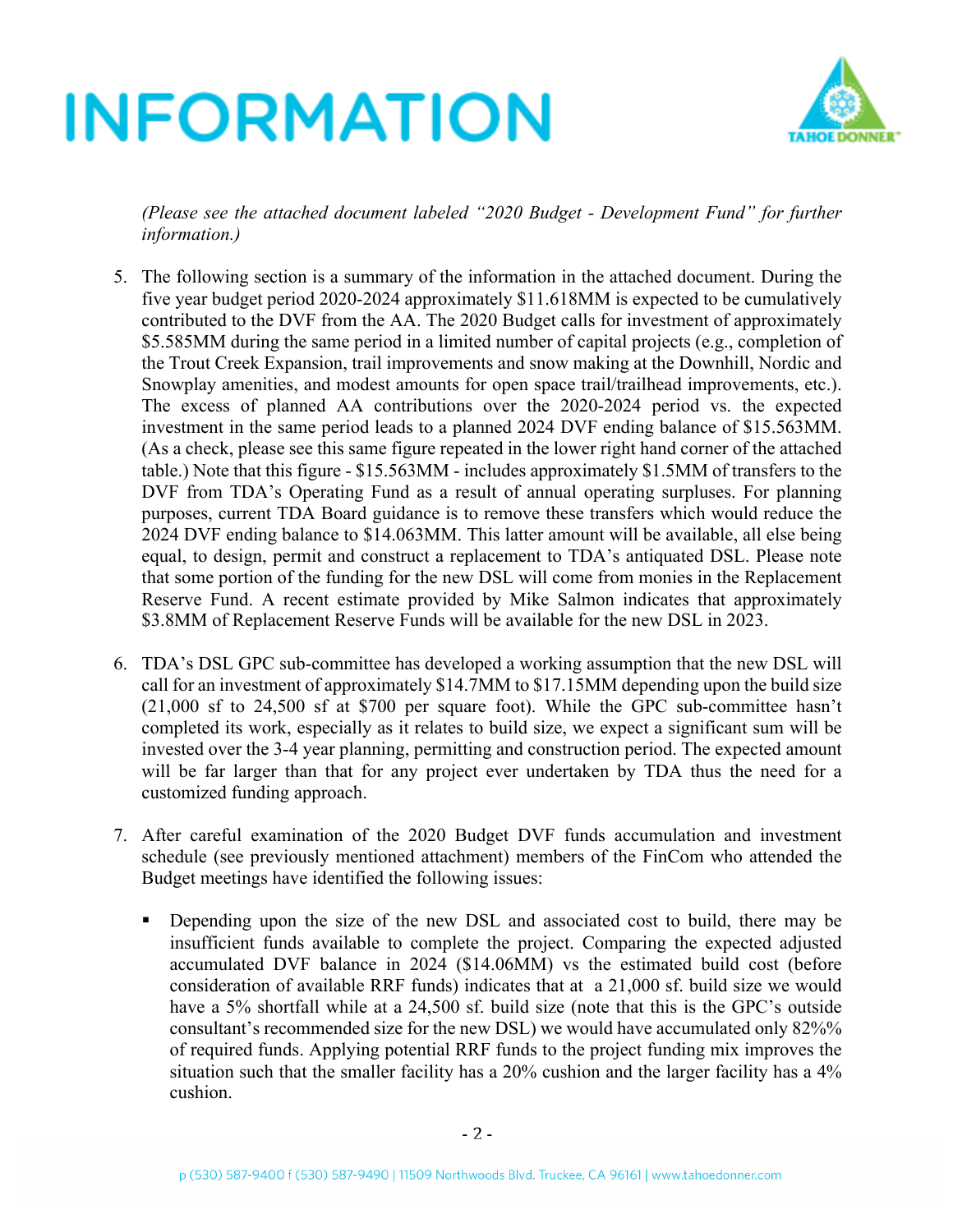

- Proposed investment in a limited suite of other capital projects (mentioned in #5 above) during the 2020-2024 period will consume all other available DVF funds such that the DVF will be effectively fully depleted by December 2024.
- Based upon the proposed 2020 budget and plan for the DVF and all else being equal, there will be \$0 available during the 2020-2024 period for investment in *other* worthy capital projects identified by TDA's management team, Board of Directors and/or the GPC beyond those mentioned in #5 above. There is a comprehensive list of capital projects currently being vetted within TDA including (i) a back-up power system for the Alder Creek Adventure Center (circa \$500K), (ii) a new storage facility at the Forestry complex to be used by multiple departments to replace the current mix of shipping containers and older buildings (\$500K - \$1MM), (iii) expanded parking at various locations including Trout Creek and the Northwoods Clubhouse (circa \$1MM), and (iv) back-up and/or emergency power at the Lodge (circa \$300K-\$500K). During the 2020-2024 period this list presumably will grow to include other potential projects that aren't as far advanced in the vetting process including expansion/improvements to the (i) Tennis Center, (ii) aquatics complex at Trout Creek (an expanded deck for example), and (iii) expansion of the parking facilities at the Glacier Way Trailhead.
- 8. Benefits of the proposal include the following:
	- Provides transparency and visibility on funding for a major project that while not fully formed/vetted (the GPC needs to complete their process), is one that will require a multiyear funding solution;
	- § It's manageable; members can comfortably plan for the expenditure. It equates to about \$0.82/day/homeowner for 4 years;
	- § Avoids a large, one-time special assessment that is difficult to plan for, is generally disliked by members and typically viewed by them as a sign of poor planning by an HOA's Board of Directors and/or management team;
	- Permits accumulation of the required funds over the expected 4 year timeline to design, permit and construct the new DSL. We don't need all the funds at one time; and
	- § As compared to the current funding and investment profile (which consumes virtually all monies contributed to the Development Fund over the next 4 years to build the new DSL), this proposal would allow DVF funds of circa \$5MM to be available to pursue other projects.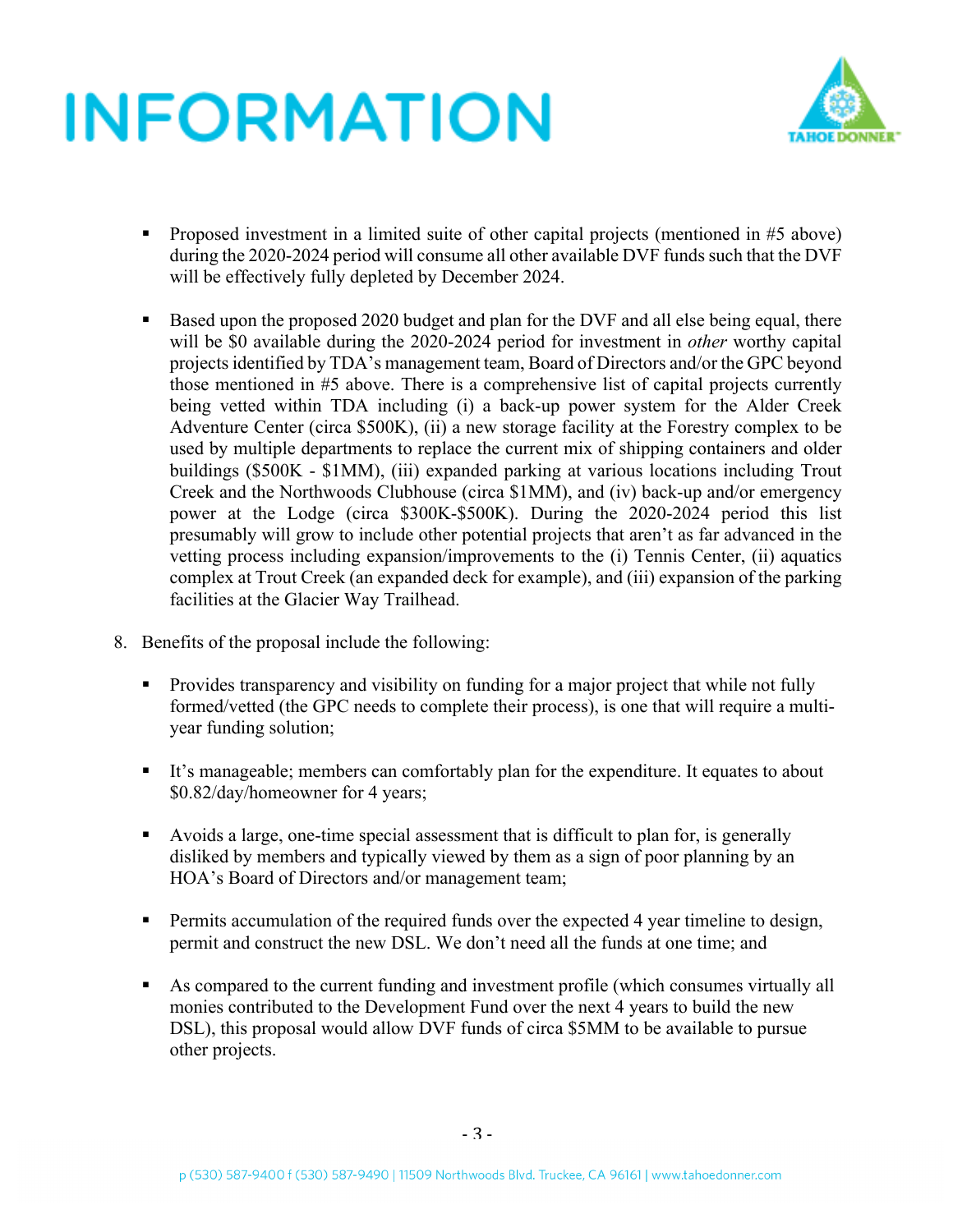

### **Further Thoughts:**

9. The proposal under discussion represents an effective "earmark" of accumulated DVF monies to design, permit and build the new DSL. While beyond the scope of this paper, one issue that deserves further review by the FinCom, management and the TDA Board is the question of developing more rigorous principles about how DVF funds are allocated. Currently, the concept of a dedicated allocation, or "earmark", is not part of our practice. (Please note that as recently as 2012 -2015 TDA did have a dedicated allocation of the DVF for identified building replacements.) Most of the aforementioned members of the FinCom think that the earmark practice should be restored. Doing so will go a long way toward improving our planning process and serve to diminish the institutional inertia that comes about given the frequency with which the TDA Board turns over.

**Prepared By: Steve Mahoney for the TDA Finance Committee**

**Reviewed By: (1) Members of the TDA Finance Committee including Corey Leibow, John Dundas, and Cathy Ravano, and (2) Mike Salmon (TDA's DF&A) and Robb Etnyre (TDA's General Manager)**